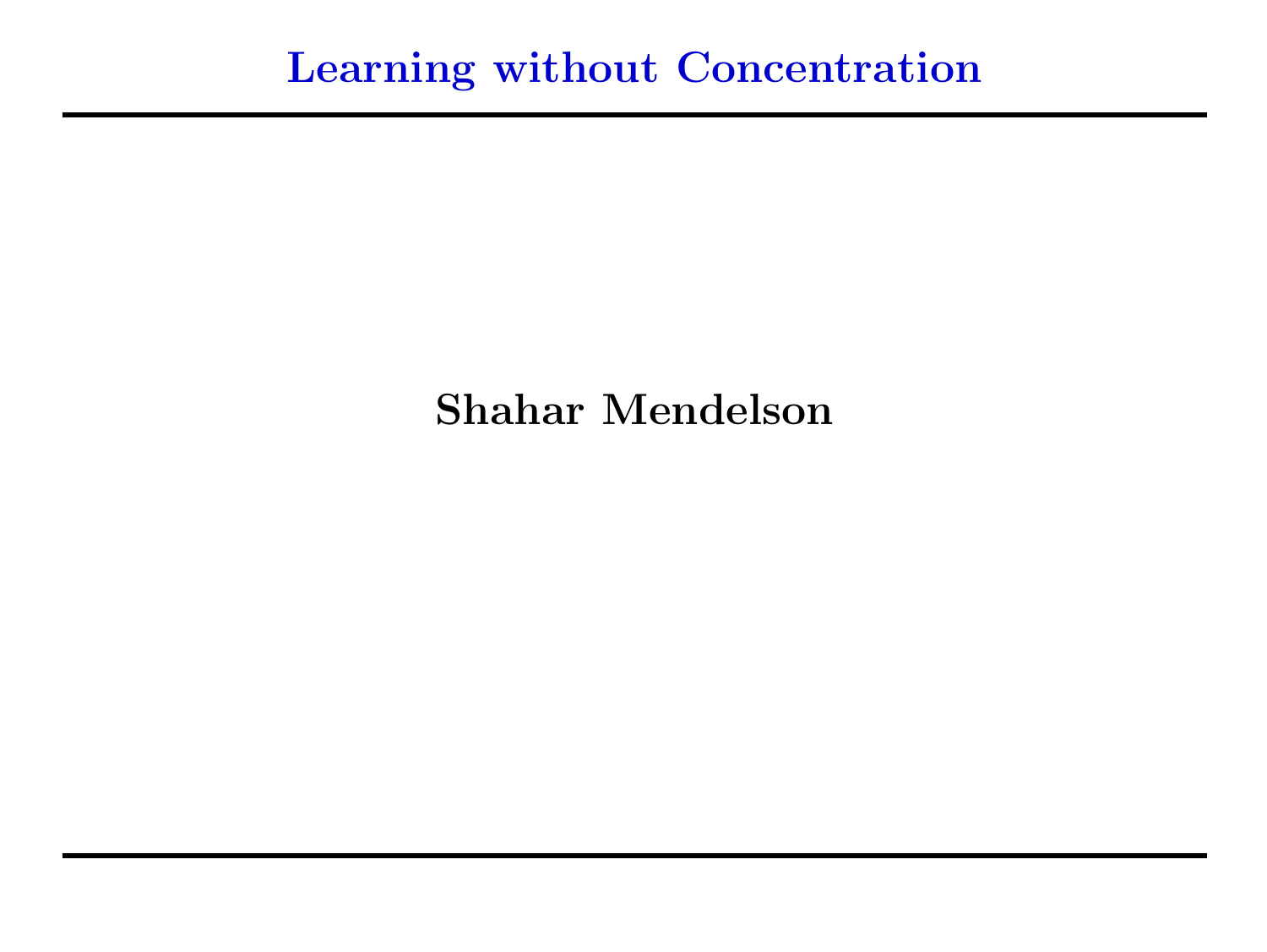• Learning is possible even in situations in which concentration is simply FALSE!!!

• Unnecessary assumptions give short-term dividends but may cause long term damage.

• Make sure that you focus on the problem you want to solve rather than on previously used methods – the two are not the same....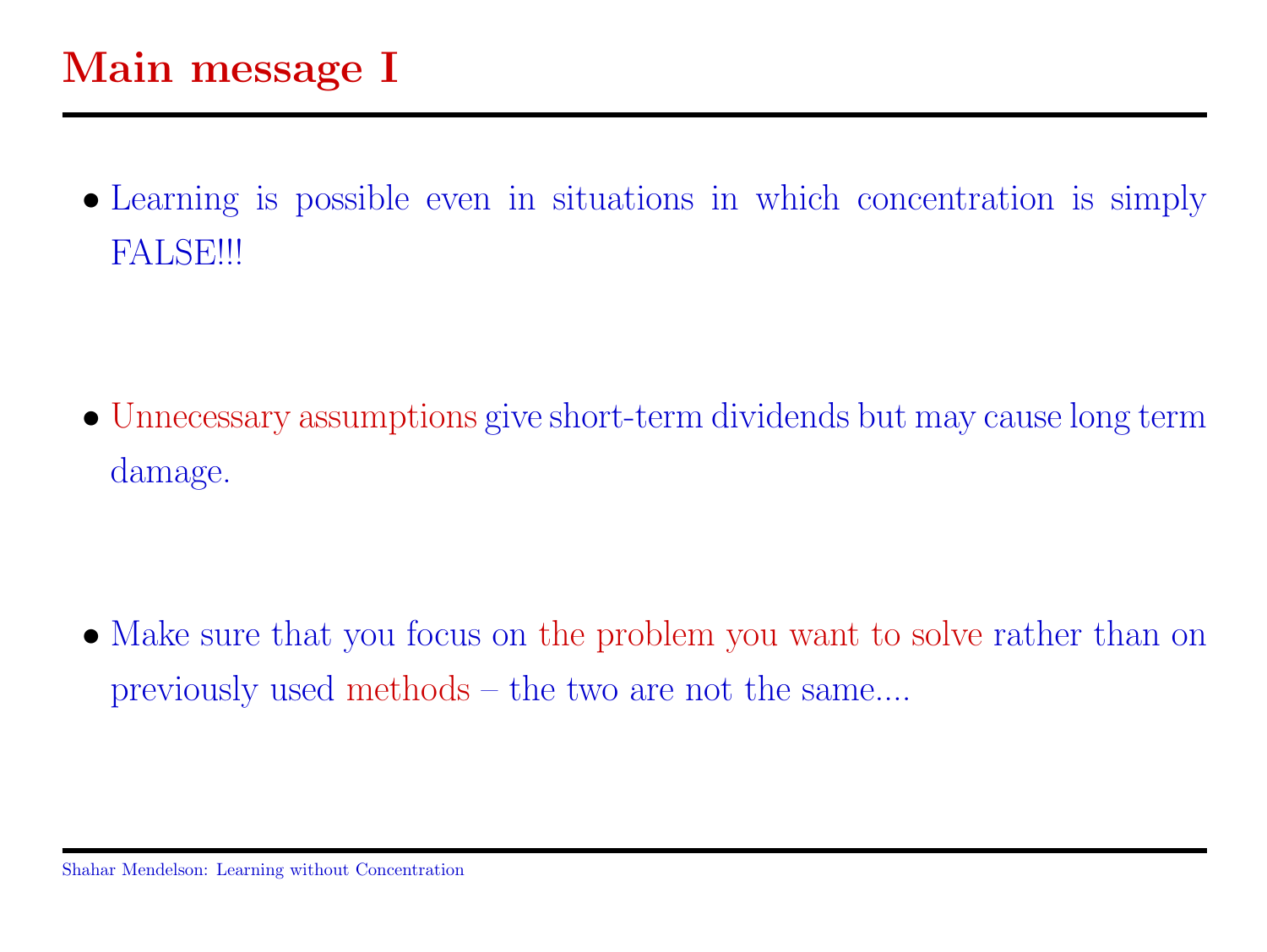In the context of Learning Theory, unnecessary assumptions/methods include:

- Uniformly bounded classes (or with a well behaved envelope function)
- Lipschitz losses
- Concentration methods
- Contraction methods
- Combinatorial dimension
- $77777$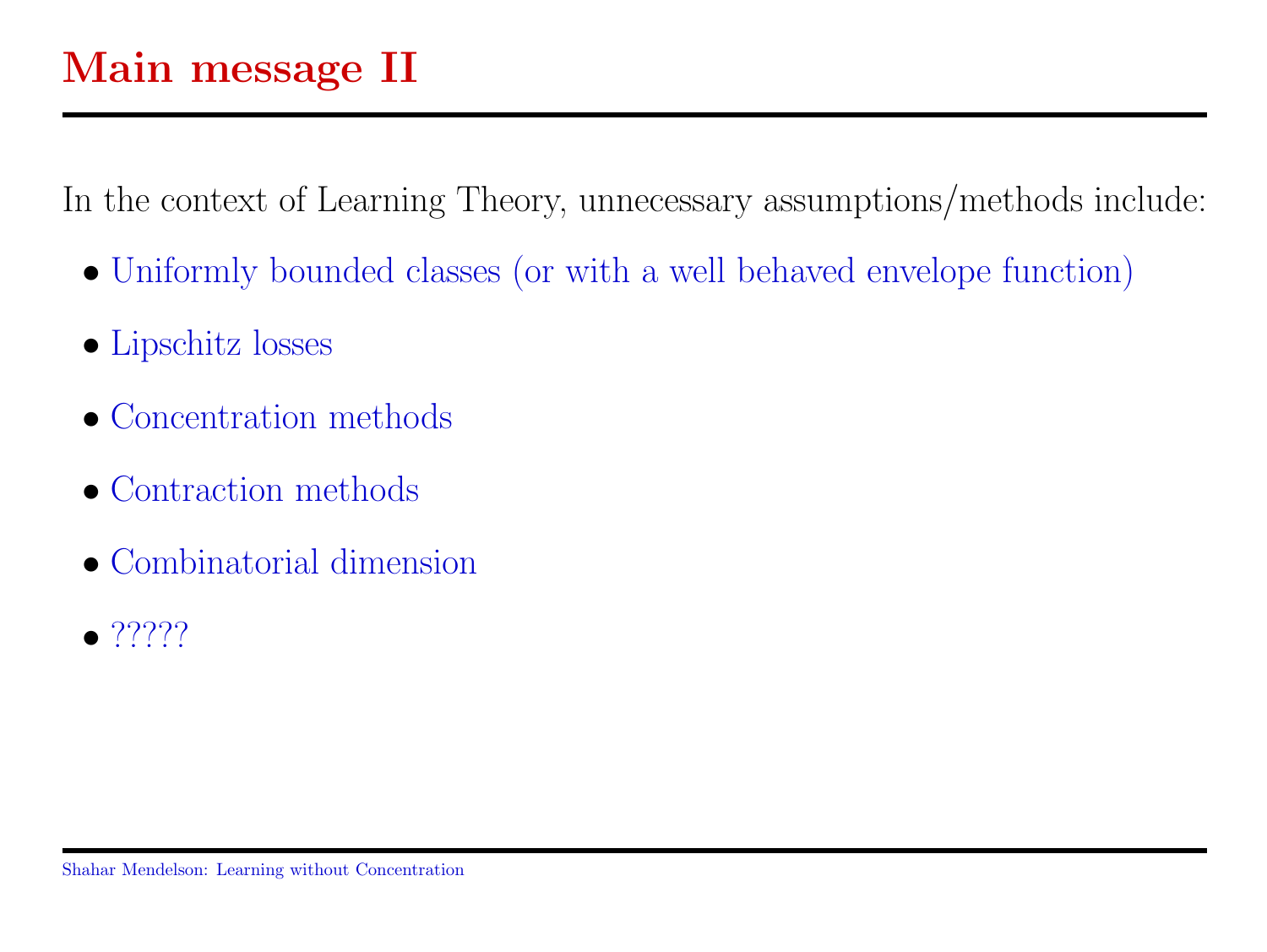Given a class of functions F a target Y and a loss functional  $\ell$ , let  $\hat{f}$  be the empirical minimizer.

Show that with probability  $1 - \delta$ 

 $\|\hat{f} - f^*\|_{L_2(\mu)}^2 \le \text{error}(F, N, \delta).$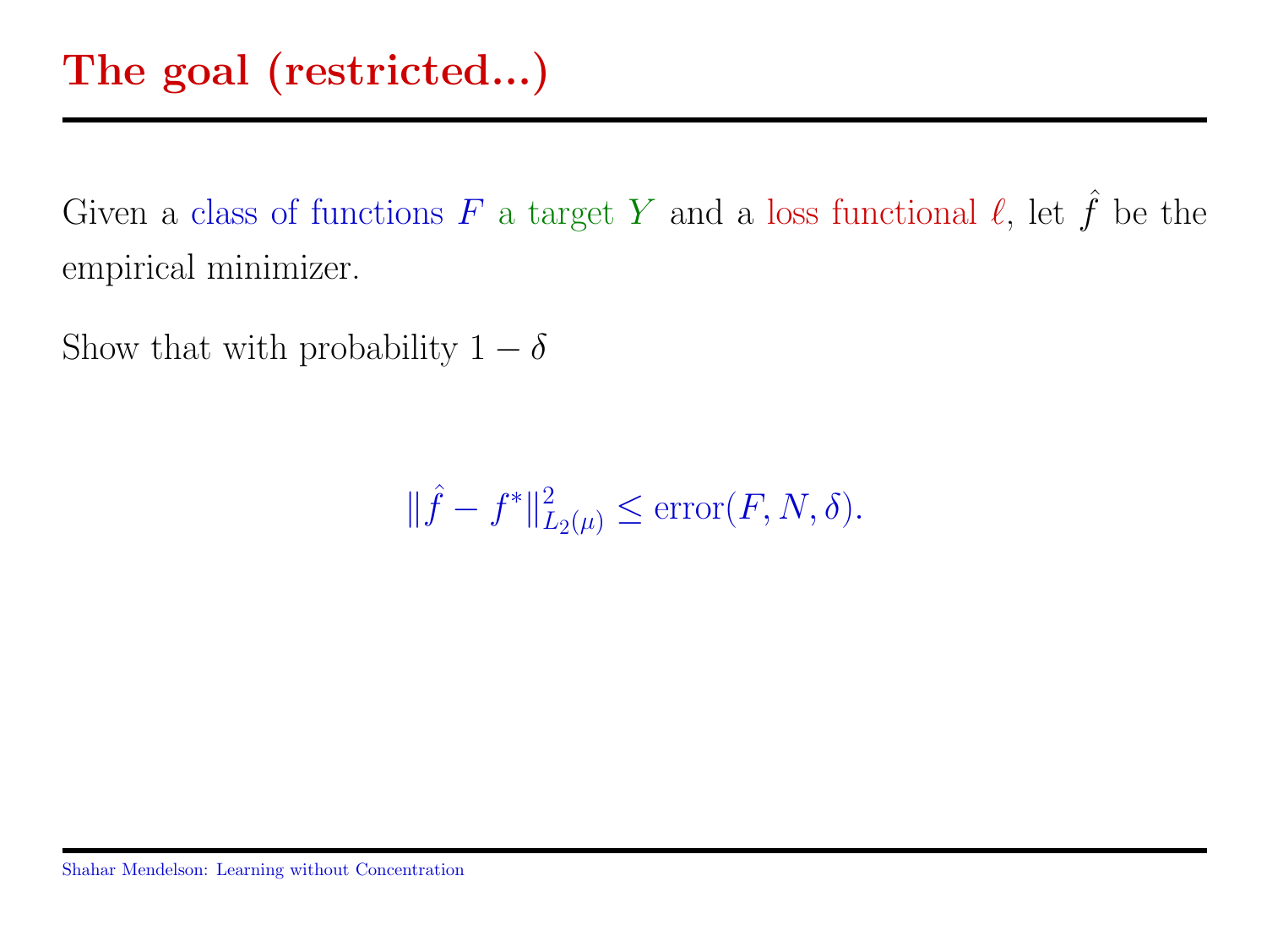For every  $f \in F$  set  $\mathcal{L}_f = \ell(f(X) - Y) - \ell(f^*(X) - Y)$ .

ERM produces  $\hat{f}$  that lives in the (random) region of F in which

 $P_N\mathcal{L}_f \leq 0$ , while for every  $f \in F$ ,  $\mathbb{E}\mathcal{L}_f \geq 0$ .

The point is to exploit the gap between the empirical mean and the actual one to pin-point  $\hat{f}$ .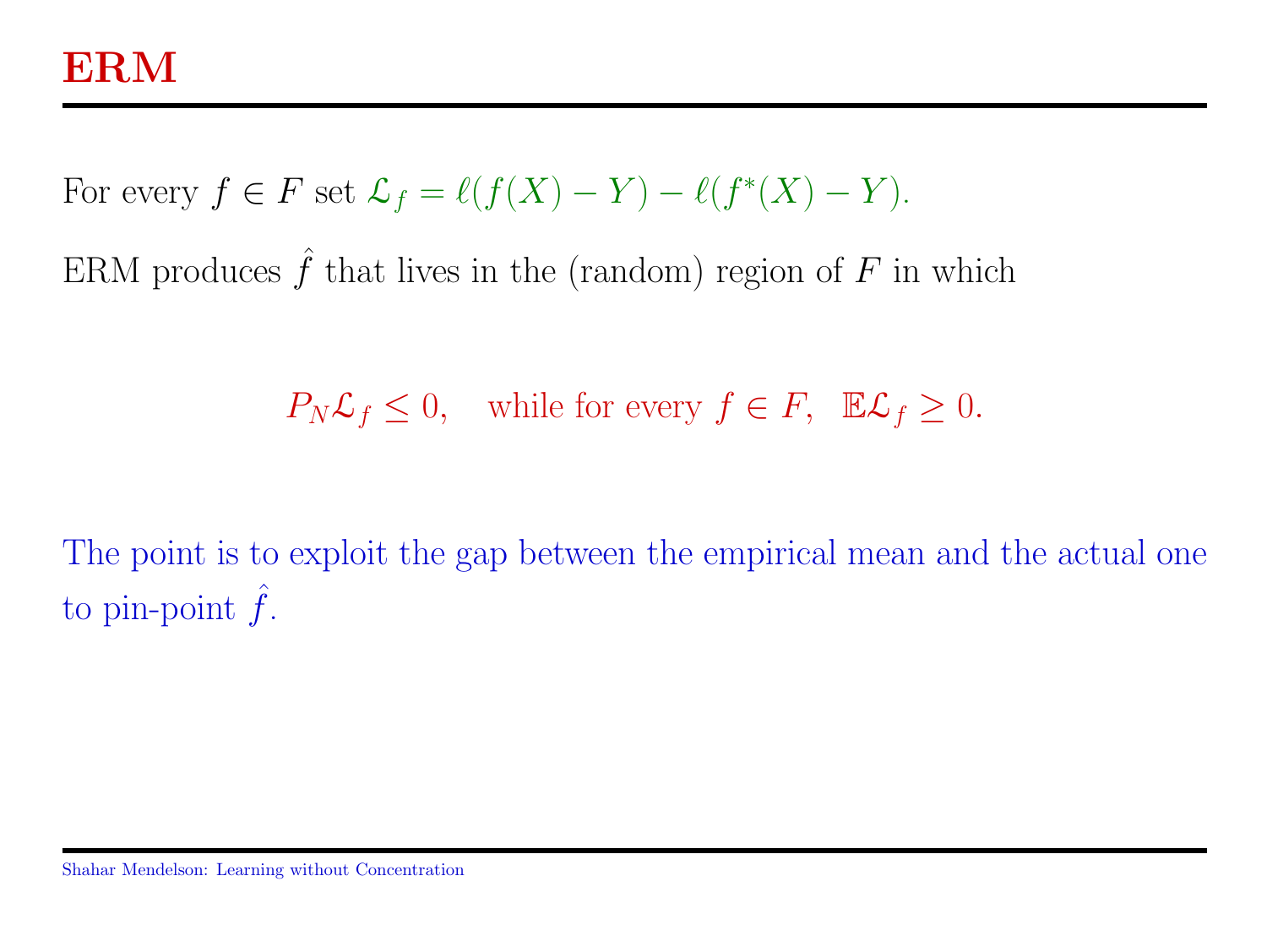An exclusion argument:

with sufficiently high probability, if  $||f - f^*||_I^2$  $L_2 \geq \rho_N$  then

$$
\frac{1}{2}\mathbb{E}\mathcal{L}_f \leq P_N \mathcal{L}_f.
$$

This implies  $\|\hat{f} - f^*\|_I^2$  $L_2^2 \leq \rho_N$ .

However, what is usually studied is the TWO SIDED version – showing that with high probability,

$$
\sup_{\|f-f^*\|_{L_2}^2 \ge \rho_N} \left| \frac{P_N \mathcal{L}_f}{\mathbb{E}\mathcal{L}_f} - 1 \right| \le 1/2.
$$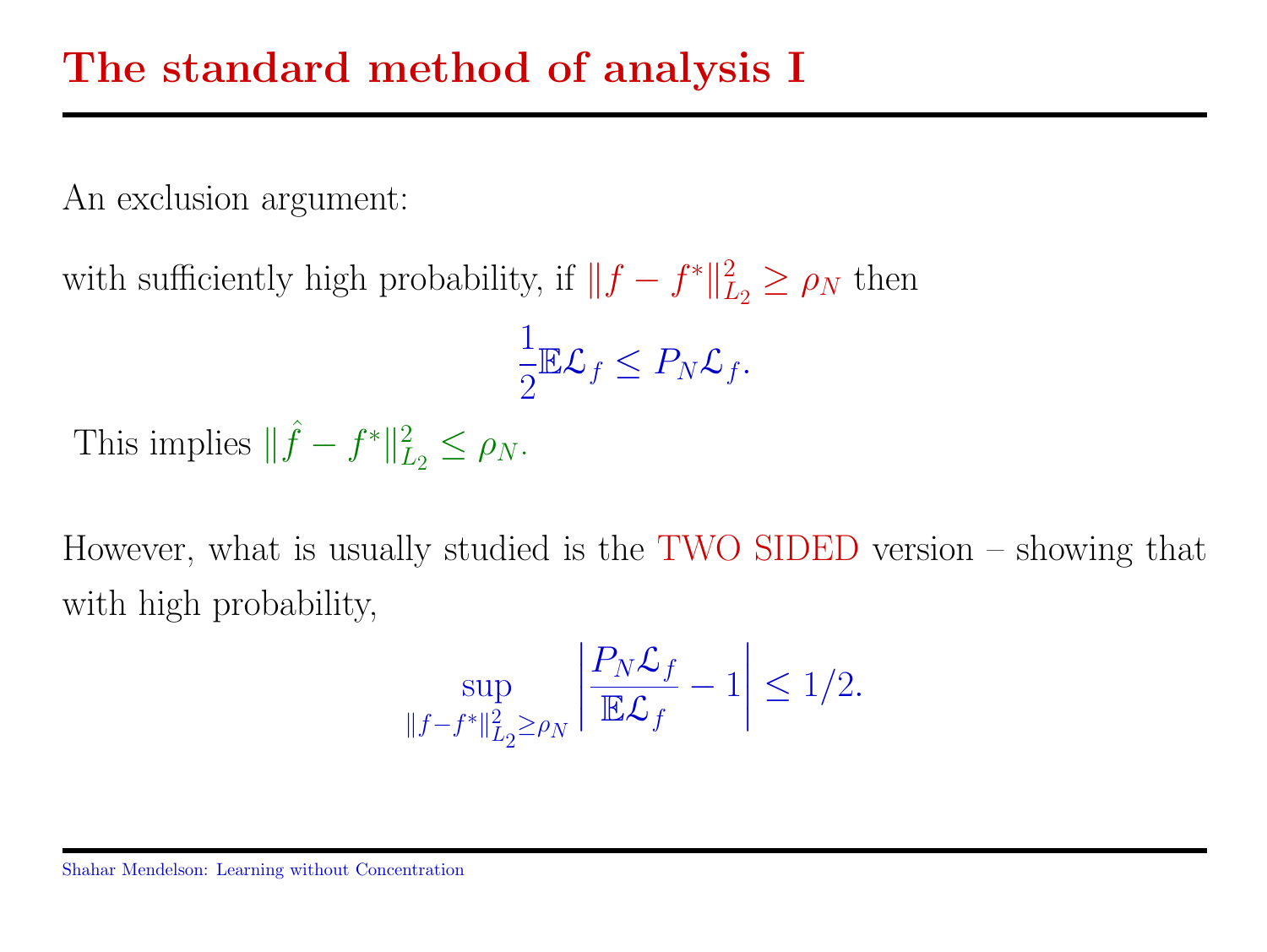Set  $\xi = f^*(X) - Y$  and note that  $(f(X) - Y)^2 - (f^*(X) - Y)^2$ 

$$
= ((f - f^{*})(X) + \xi)^{2} - \xi^{2} = (f - f^{*})^{2}(X) + 2\xi(f - f^{*})(X).
$$

For every sample  $(X_i, Y_i)_{i=1}^N$  let  $\phi_i(t) = \ell(t + \xi_i) - \ell(\xi_i)$ . Note that

$$
P_N \mathcal{L}_f = \frac{1}{N} \sum_{i=1}^{N} \phi_i \left( (f - f^*)(X_i) \right).
$$

A 'simple' solution: use symmetrization, followed by contraction to 'kill the loss' and concentration to study the resulting linearized process.

This approach forces one to impose (possibly needless) assumptions on the class/loss.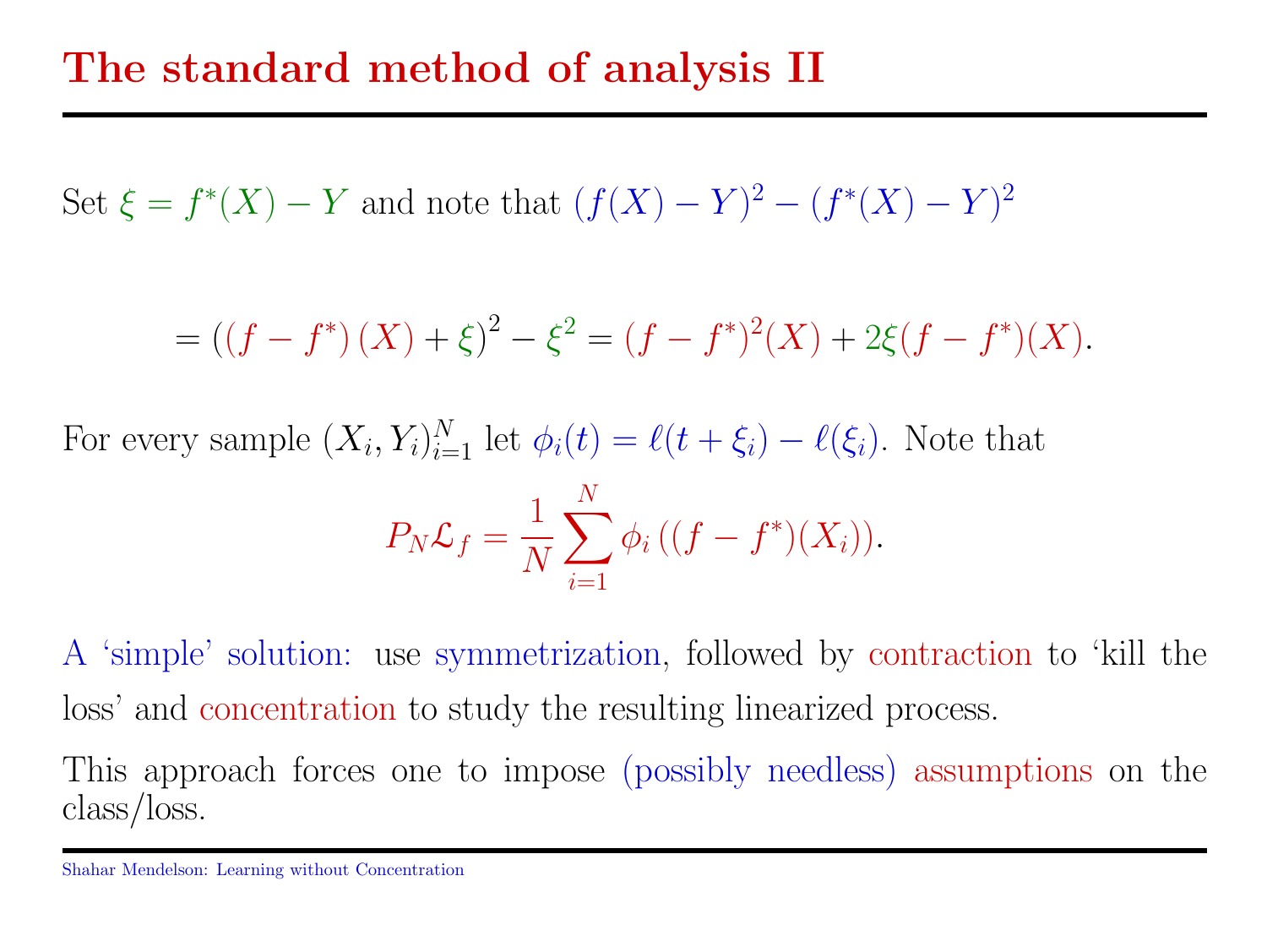## An outcome

The following result is from [BBM]-2005:

Let  $\mathcal{B}_{f^*}$  be the  $L_2(\mu)$  ball of radius 1, centred in  $f^*$ . For any  $r > 0$ , set

$$
k_N(r) = \mathbb{E} \sup_{f \in F \cap 2r \mathcal{B}_{f^*}} \left| \frac{1}{\sqrt{N}} \sum_{i=1}^N \varepsilon_i (f - f^*)(X_i) \right|
$$

('localized Rademacher complexity'), and put

$$
k_N^*(\gamma) = \inf \left\{ r > 0 : k_N(r) \le \gamma r^2 \sqrt{N} \right\}
$$

If F is a convex class of functions bounded by 1 and Y is bounded by 1, then for every  $t > 0$ , with probability at least  $1 - c_0 \exp(-t)$ ,

$$
\|\hat{f} - f^*\|_{L_2}^2 \le c_1 \max\left\{ (k_N^*(c_2))^2, \frac{t}{N} \right\}.
$$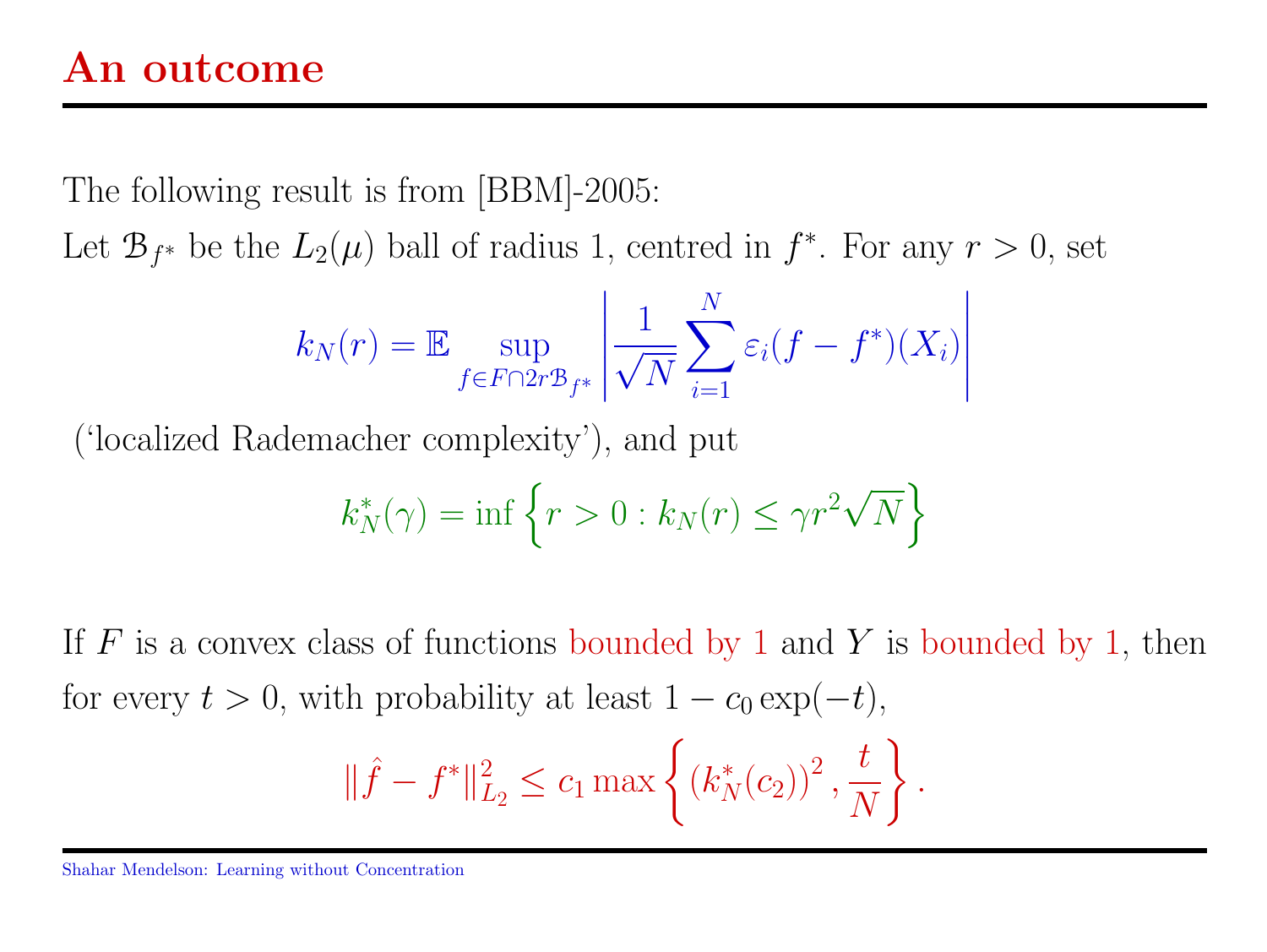- The target and class have to be bounded in  $L_{\infty}$  and the loss has to be Lipshcitz.
- For example, the result is useless when dealing with linear regression with gaussian noise...
- Even in seemingly bounded cases, the estimate does not scale properly with the  $L_{\infty}$  bound (scales like  $R^2$  – which is wrong) nor with the 'noise level'  $\sigma = \text{var}(\xi)$ .

Example: The rate for ERM in  $RB_1^n$  (when  $N \leq cn^2$ ) is  $R^2$  $\sqrt{\log (cn/\sqrt{N})}$  $\frac{n/\sqrt{N}}{N}$ , while main term in the minimax rate is  $\sigma R \sqrt{\frac{\log(en\sigma/\sqrt{N}R)}{N}}$  $\frac{\sigma/\sqrt{N}R}{N}$  (actually there are four ranges depending on  $N, n, R$  and  $\sigma$ ).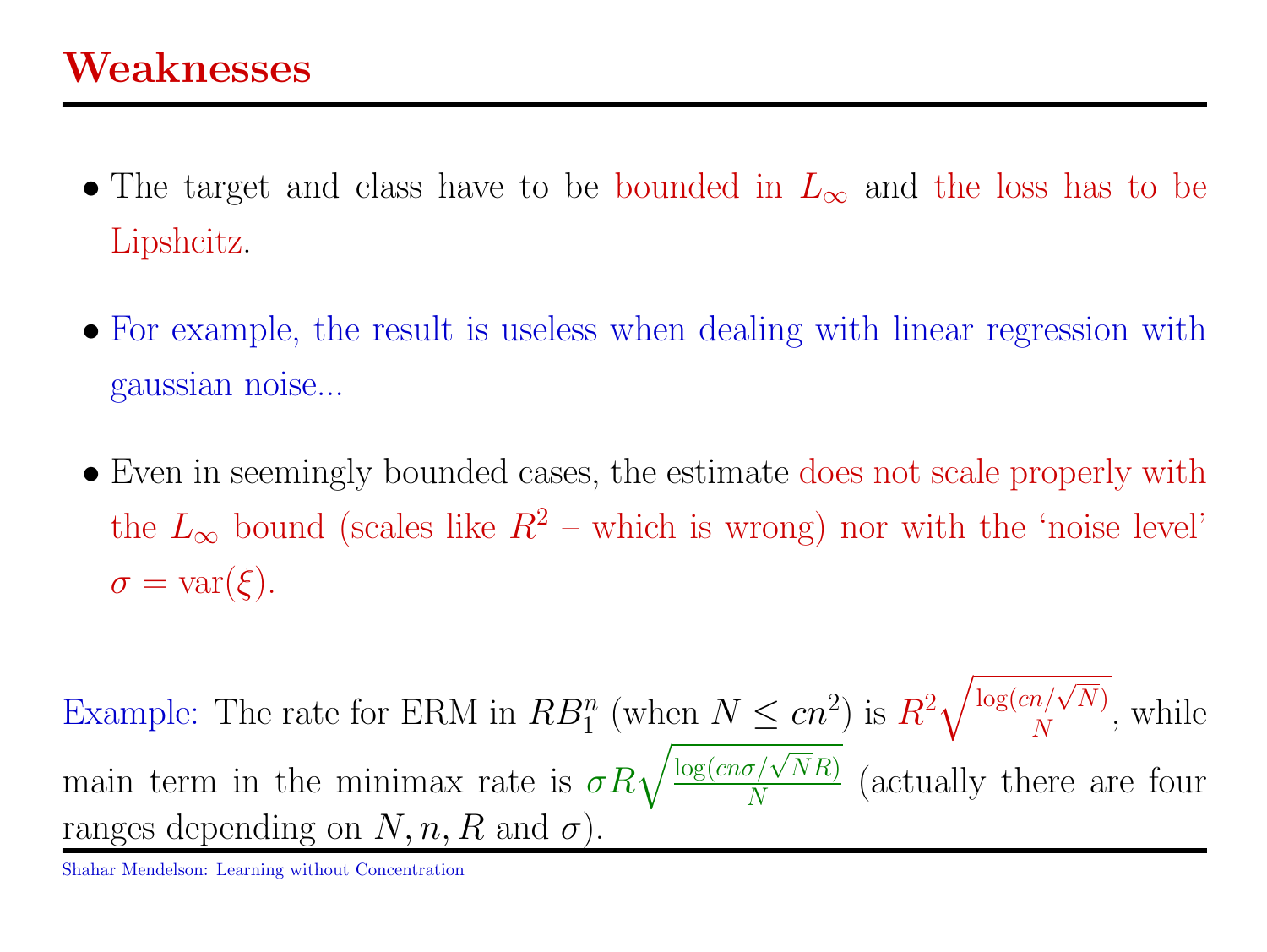Just to clarify: If the class exhibits a very nice behaviour (e.g. subgaussian....) an accurate two-sided ratio estimate is possible but requires technical acrobatics.

Otherwise, two-sided concentration or ratio estimates are simply FALSE, even for a single function!!!!

Is learning still possible outside the subgaussian case, or even in a heavy-tailed problem?

(the meaning 'heavy tailed random variables'  $Pr(|X| > t) \le c/(1 + t^{\beta})$  for some  $\beta > 0$ .....)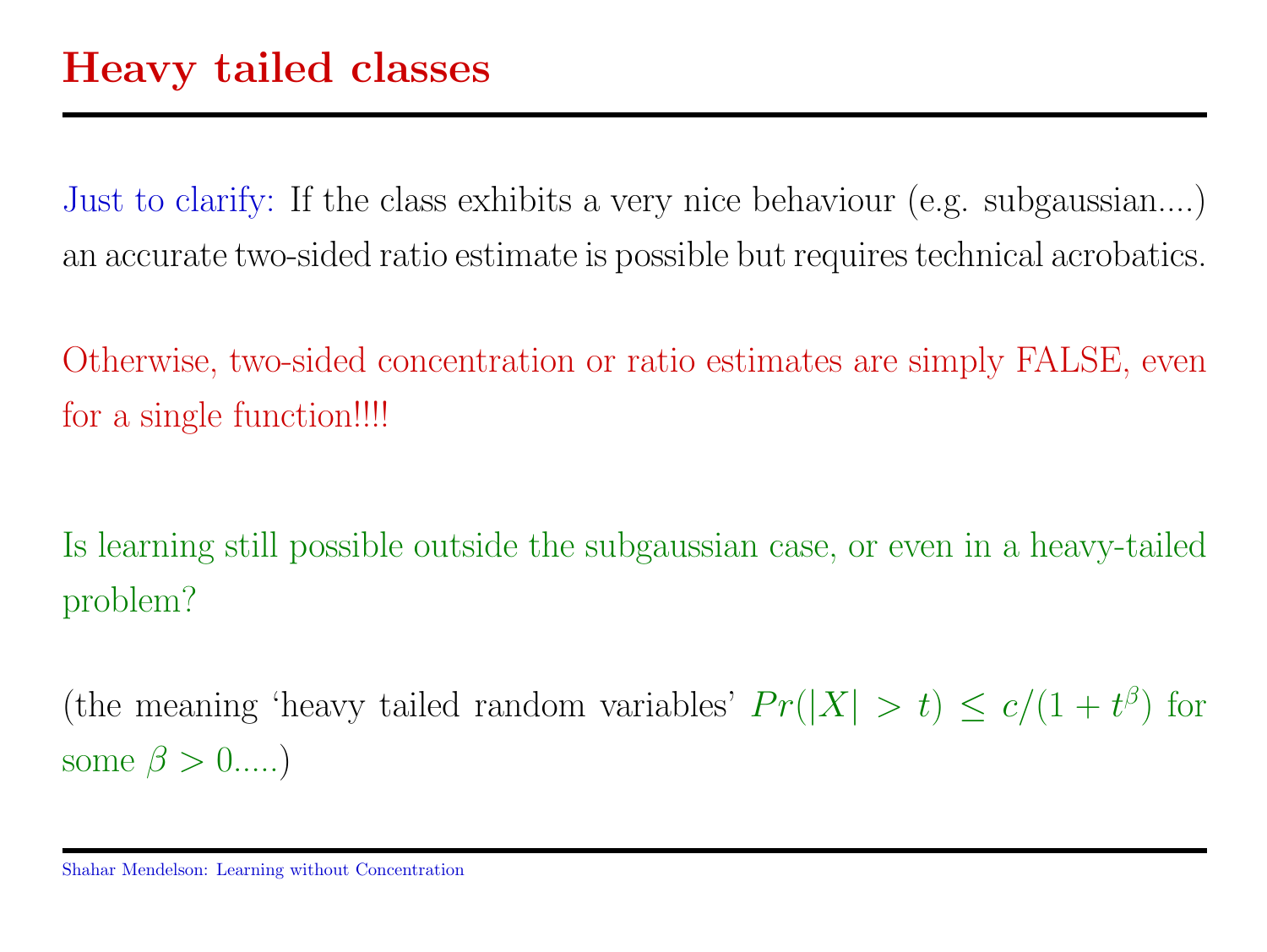In a concentration result, the upper and lower tails appear equivalent, but this is misleading! For example, the statement  $\Big\}$  $\Big\}$  $\overline{\phantom{a}}$ 1  $\frac{1}{N}\sum_{i=1}^N f^2(X_i) - \mathbb{E} f^2$  $\Big| \leq \frac{1}{2}$  $\frac{1}{2} \mathbb{E} f^2$ consists of two different inequalities.

While

$$
\frac{1}{N} \sum_{i=1}^{N} f^2(X_i) \le \frac{3}{2} \mathbb{E} f^2
$$

only holds with constant probability (Chebyshev is sharp),

$$
\frac{1}{N} \sum_{i=1}^{N} f^{2}(X_{i}) \ge \frac{1}{2} \mathbb{E} f^{2}
$$

holds with probability at least  $1 - 2 \exp(-cN)$ .

Thankfully, we only need the lower tail...

Shahar Mendelson: Learning without Concentration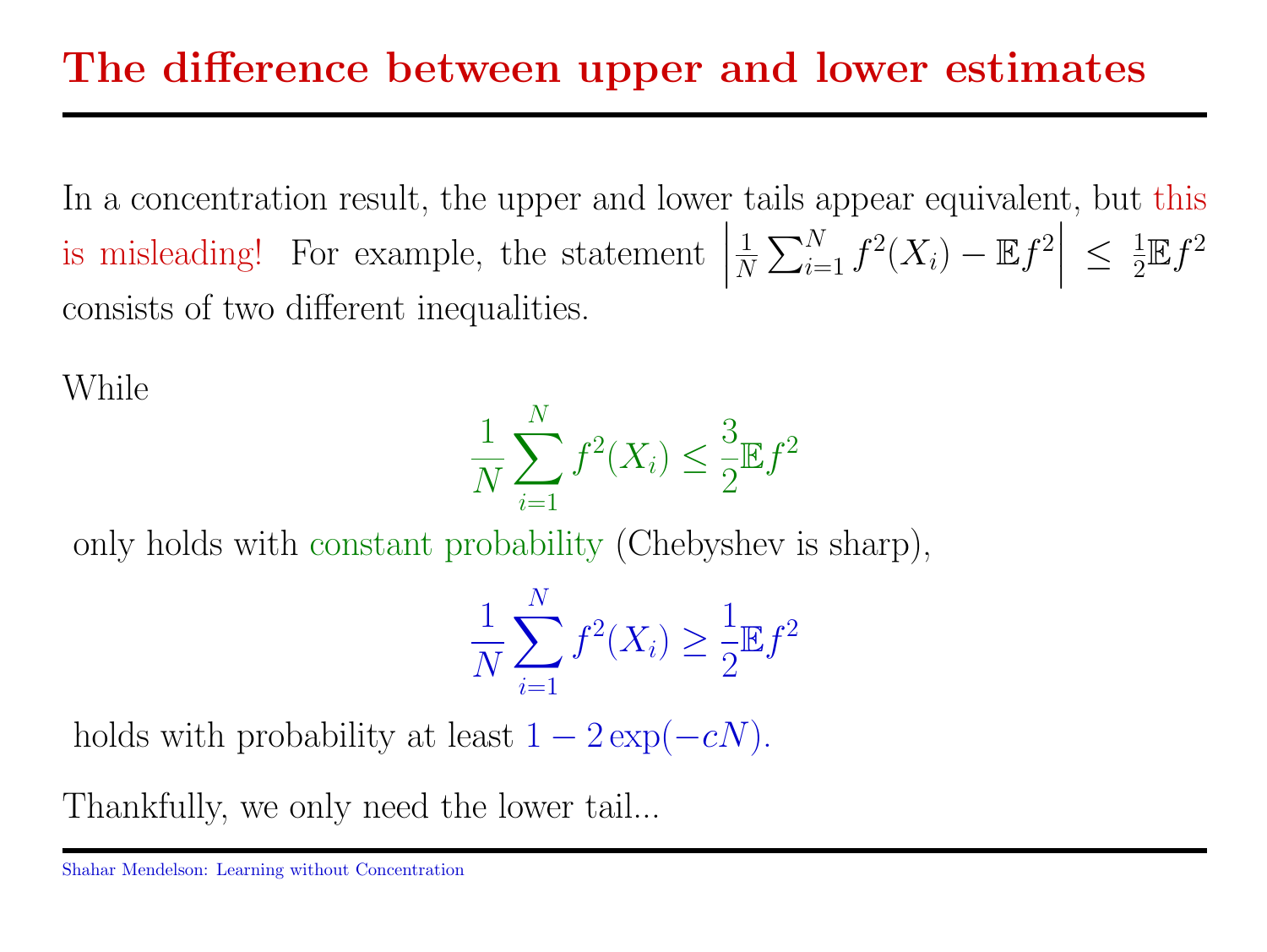## Splitting the excess loss - the two regimes

- A multiplier process  $f \to \frac{1}{N} \sum_{i=1}^{N} \xi_i (f f^*)(X_i)$ .
- A quadratic process  $f \to \frac{1}{N} \sum_{i=1}^{N} (f f^*)^2(X_i)$ .
- The interaction of the class with the noise is only via the 'multiplier' term.
- 'low noise' problems depend only on the quadratic component. (e.g., in a noise-free problem mistakes can only occur by selecting functions with a perfect fit on the data).
- For higher 'noise levels', in which the the multiplier component is dominant mistakes may occur because of the interaction of the noise with class member.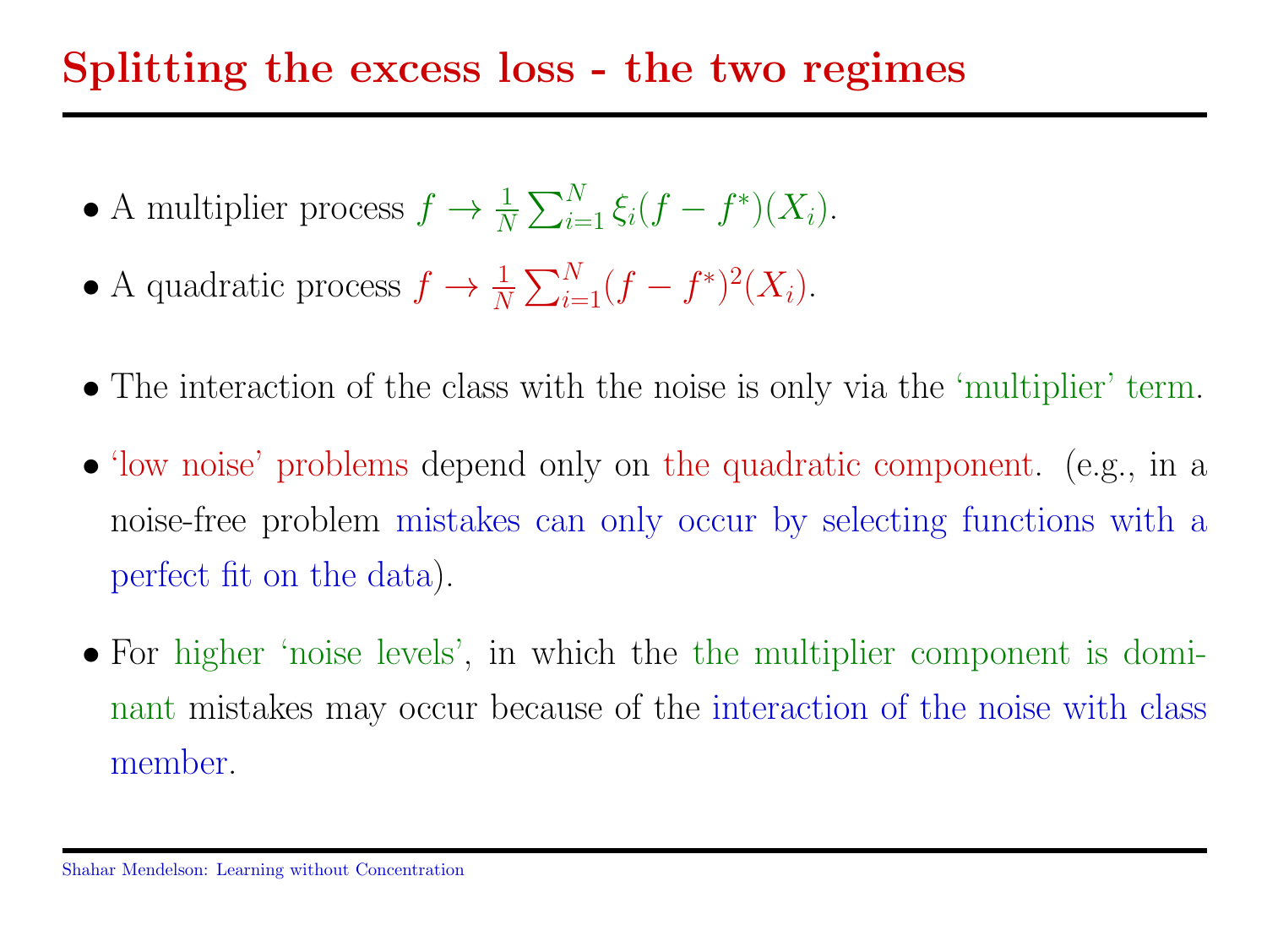Let  $\xi = f^*(X) - Y$ . Roughly put,  $\alpha_N^*(\kappa, \delta)$  is the 'localization level' in which, with probability  $1 - \delta$ ,

$$
\sup_{f \in F \cap s\mathcal{B}_{f^*}} \left| \frac{1}{\sqrt{N}} \sum_{i=1}^N \varepsilon_i \xi_i (f - f^*)(X_i) \right| \sim s^2 \sqrt{N}.
$$

(should be compared with:

$$
\max\{ \|\xi\|_{L_{\infty}}, \sup_{f \in F} \|f\|_{L_{\infty}} \} \sup_{f \in F \cap s\mathcal{B}_{f^*}} \left| \frac{1}{\sqrt{N}} \sum_{i=1}^N \varepsilon_i (f - f^*)(X_i) \right| \sim s^2 \sqrt{N},
$$

in [BBM]/contraction-concentration based argument).

The idea: show that when  $|| f - f^* ||_{L_2} \ge \alpha_N^*(\kappa, \delta),$ 

$$
\left| \frac{2}{N} \sum_{i=1}^{N} \xi_i (f - f^*)(X_i) \right| \leq \kappa \| f - f^* \|_{L_2}^2.
$$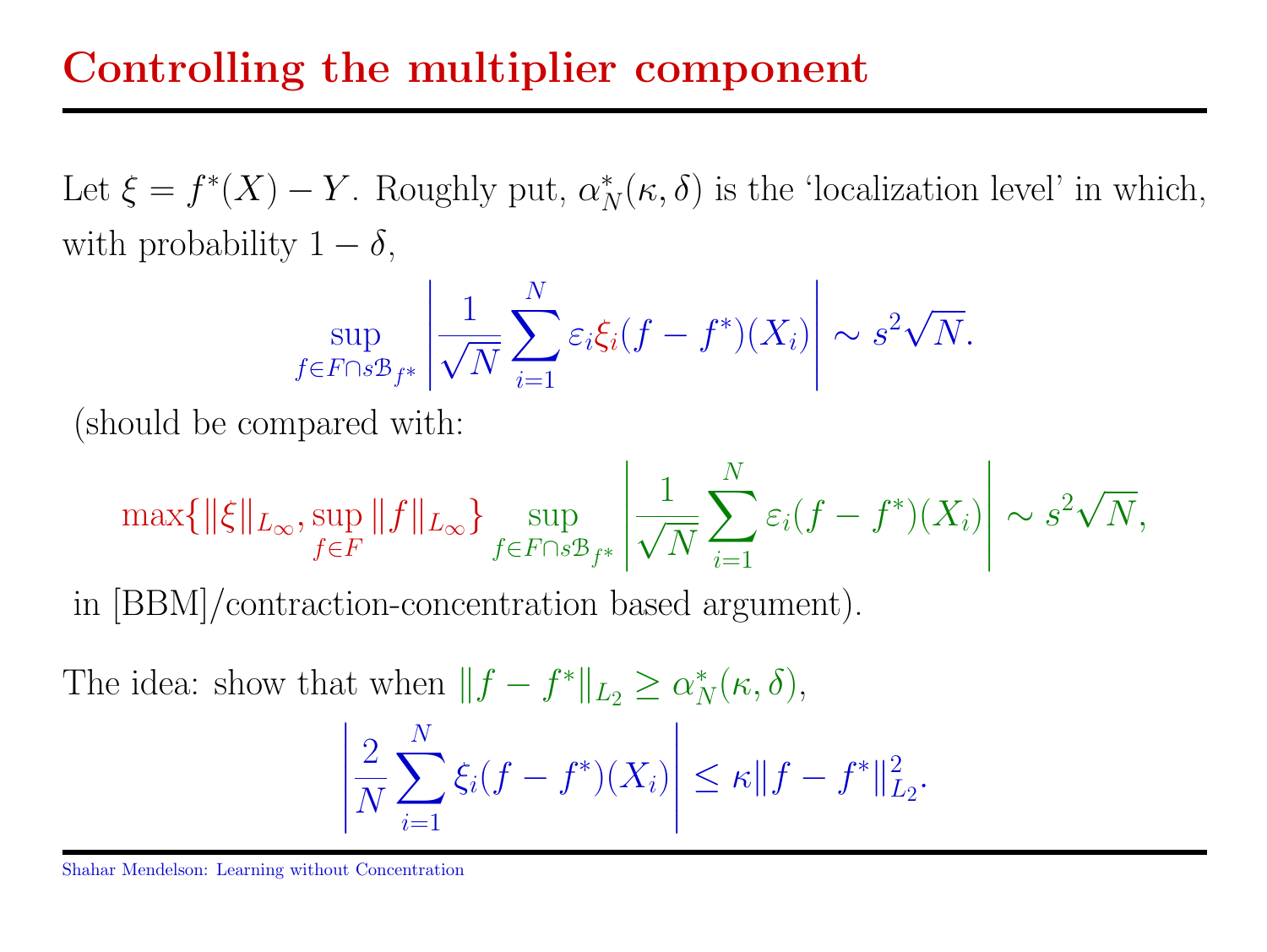Roughly put,  $\beta_N^*(\kappa)$  is the 'localization level' in which

$$
\mathbb{E} \sup_{f \in F \cap r\mathcal{B}_{f^*}} \left| \frac{1}{\sqrt{N}} \sum_{i=1}^N \varepsilon_i (f - f^*)(X_i) \right| \sim \kappa \sqrt{N} r.
$$

(should be compared with

$$
\sup_{f \in F} ||f||_{L_{\infty}} \sup_{f \in F \cap r\mathcal{B}_{f^*}} \left| \frac{1}{\sqrt{N}} \sum_{i=1}^N \varepsilon_i (f - f^*)(X_i) \right| \sim \sqrt{N} r^2,
$$

in [BBM]/contraction-concentration based argument).

The idea: show that when  $|| f - f^* ||_{L_2} \geq \beta_N^*(\kappa),$ 

$$
\frac{1}{N} \sum_{i=1}^{N} (f - f^*)^2(X_i) \ge \kappa \|f - f^*\|_{L_2}^2.
$$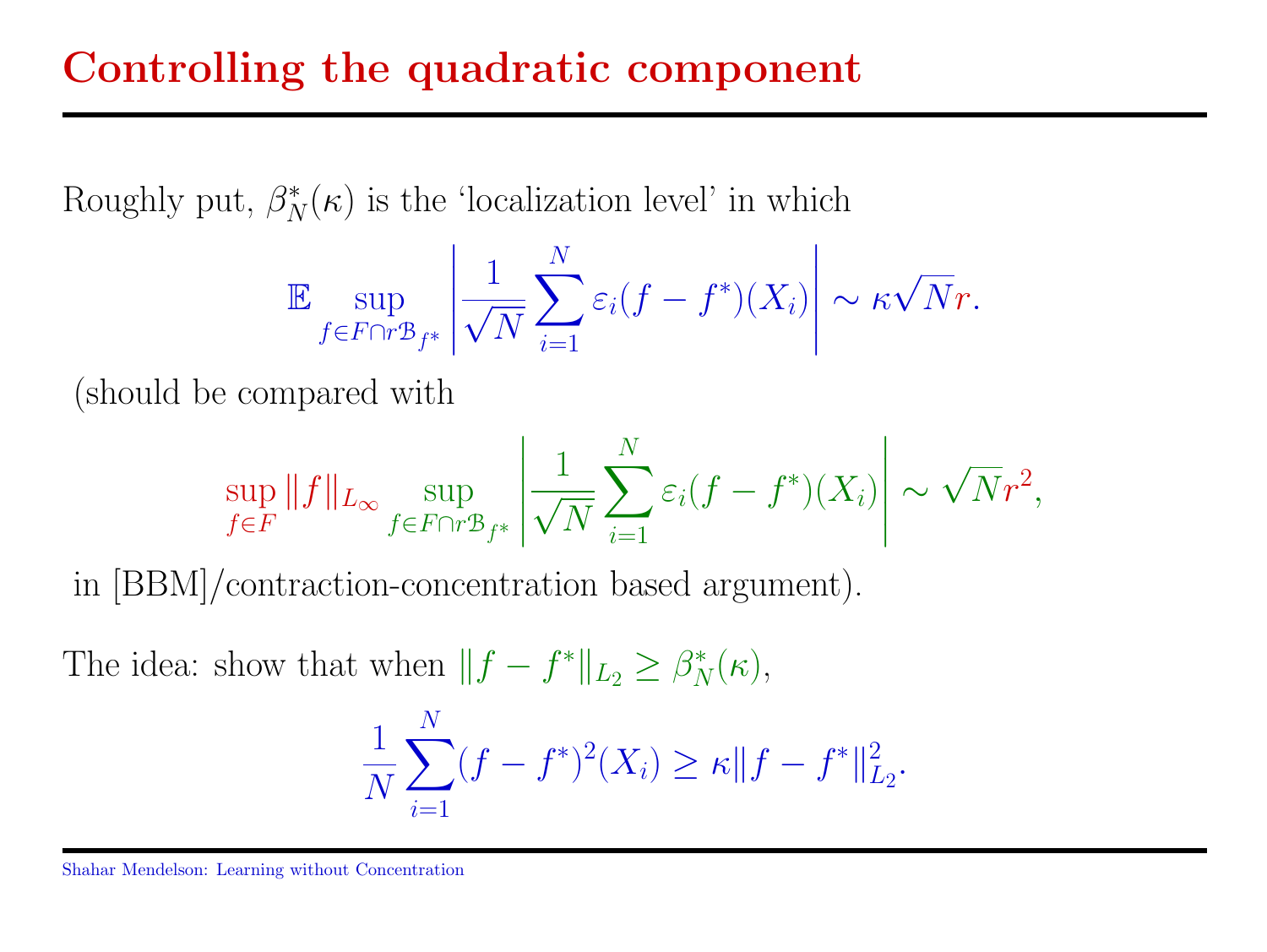Let  $H$  a class of functions. Set

$$
Q_H(u) = \inf_{h \in H} Pr(|h| \ge u ||h||_{L_2}).
$$

Let  $F - F = \{f - h : f, h \in F\}$ . Assume that there is some  $u > 0$  for which

 $Q_{F-F}(u) > 0.$